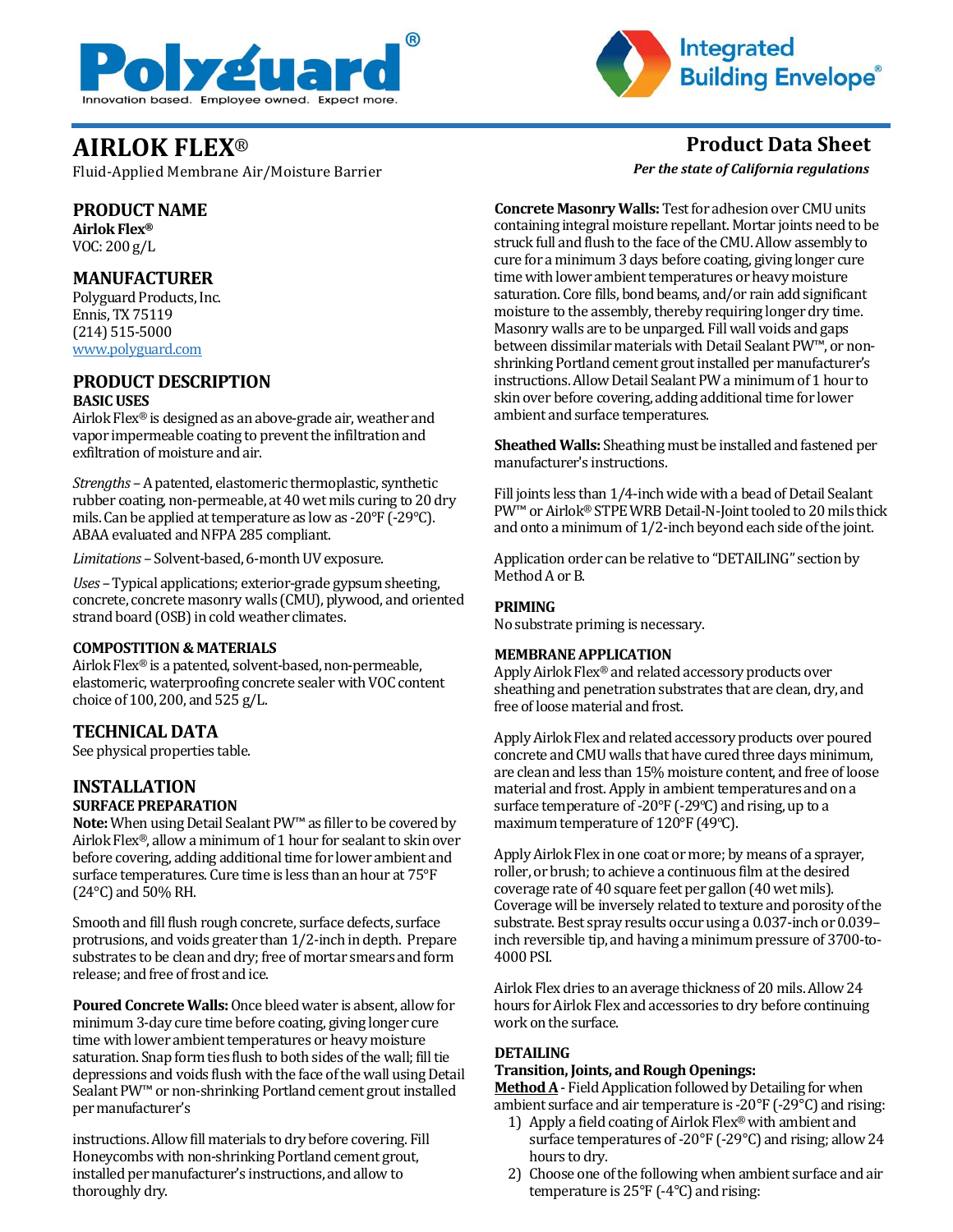- a. Install fluid flashings; using Airlok STPE flashing products and/or Detail Sealant PW™per Polyguard's details and specifications.
- b. Install sheet flashings; usingAirlok® Sheet 200 Series per Polyguard's details and specifications.

**Note:** Method A does not require primer with sheet flashings.

**Method B**–Detailing followed by Field Application for when ambient surface and air temperature is falling down to 40°F (5°C) and rising:

- 1) Choose one of the following when ambient surface and air temperature is falling down to 40°F (5°C) and rising:
	- a. Install fluid flashings; using Airlok STPE flashing products and/or Detail Sealant PW™ per Polyguard's details and specifications.
	- b. Install sheet flashings; using Airlok® Sheet 200 Series or Airlok® 400 Series per Polyguard's details and specifications.
- 2) Apply a field coating of Airlok Flex®with ambient surface and air temperatures down to 40°F (5°C) and rising.

**Note:** Method B requires primer with sheet flashings.

**Masonry Anchors:**Install masonry tie fasteners through cured Airlok Flex® and into sheathing into studs with Method A or B. If fasteners are set into studs and removed, vacant fastener holes will be filled with Detail Sealant PW™. For enhanced water resistance around fasteners, one of the following tie fastener placement methods:

**Method A:** For ambient surface and air temperature is 25°F (- 4°C) and rising:Apply a 1/4-inch daub of Detail Sealant PW on the wall interfacing side of the fastener hole in the tie, and then fasten the tie to the structure and detail fastener head with a tooled bead of Detail Sealant, or;

**Method B:** For ambient surface and air temperature is 40°F (5 $^{\circ}$ C) and rising: Install a minimum 2-inch wide strip of Airlok® 400 Series onto the face of dry Airlok Flex®. Position the flashing strip to be centerline penetrated by the fastener(s) and detail fastener head with a tooled bead of Detail Sealant.

#### **INSPECTION**

Coverage is considered complete when the dry coating has been inspected and found to be continuous.

#### **MEMBRANE REPAIR**

Clean and dry the damaged areas of Airlok Flex® before recoating. Airlok Flex can be applied to damaged Airlok® UV 200 BU/NP, Airlok® UV 400 NP, or Airlok® UV Ultra 400 NP. Airlok Flex will bond to itself without any additional surface preparation. Do not apply Airlok Flex over damaged areas of exposed 650 LT Liquid Adhesive, Detail Sealant PW™, Airlok® Sheet 400 NP or Airlok® Sheet 400 HT/NP.

#### **ASSEMBLIES:**

For NFPA 285 Assemblies, please refer to engineer evaluated assemblies schedule.

#### **LIMITATIONS**

Airlok Flex® is designed for UV exposures for up to 6 months. Do not apply Airlok Flex directly over 650 LT Liquid Adhesive. Do not apply Airlok Flex onto Detail Sealant PW where Detail Sealant PW has been applied over a base layer of either 650 LT Liquid Adhesive or Airlok Flex.

This product is not intended to be shipped or used in the States

of California, Connecticut, Delaware, Maryland, or Rhode Island. The use of these products must be according to Federal, State and local governing regulations. To be used in exterior applications only. Cannot be applied to any polystyrene or foambased products. Once the solvent has flashed out of the coating then polystyrene or foam-based products can be installed onto the cured membrane. Not to be used as a liner in potable water conditions.

#### **WARNING:**

Flammable Liquid and vapor. DO NOT SMOKE while mixing or applying product. Ensure there are no open flames and/or spark generating sources on project while mixing or applying the product.

#### **PRECAUTIONS:**

**Conduit:** All conduit must be rigid PVC / hardline-type conduit in order to ensure a watertight application. Any flexible or romax type conduits are not acceptable.

Install in a well-ventilated open area. Take safety precautions and wear appropriate safety gear for the application of solventbased coatings (i.e. gloves, eye protection, respirator, ventilation, etc.) according to Federal, State and local governing regulations. Harmful if inhaled. Can cause eye and skin irritation. Use process enclosures, local exhaust ventilation or other engineering controls to keep worker exposure to airborne contaminants below any recommended or statutory limits. The engineering controls also need to keep gas, vapor, or dust concentrations below any lower explosive limits. Use explosion-proof ventilation equipment and non-sparking tools. All trucks, barrels and spray equipment shall be properly grounded and bonded. A working fire extinguisher, type ABC, shall be available onsite in both the mixing and work areas. Prior to use and mixing, review the Safety Data Sheet for proper protective equipment and additional health, environmental and safety precautions.

#### **STORAGE:**

This product is a solvent based product and special care must be taken during storage, handling and use. Protect containers from water, sparks, flames, excessive heat, and poor ventilation. Store/keep product out of direct sunlight and in ambient temperatures between 10° F (23° C) and 100º F (38° C). For best application results, store in ambient temperatures above 50° F (11° C). Store in original container, lid securely closed, and with all markings & labeling in tack. Follow all Federal, State and local governing regulations.

#### **CLEAN-UP**

Xylene is used for clean-up of uncured and cured material.

#### **SAFETY**

SDS documents for all Polyguard products can be obtained at our websit[e www.polyguard.com.](http://www.polyguard.com/) Call Polyguard Products, Inc. at (214) 515-5000 with questions.

## **WARRANTY**

We, the manufacturer, warrant only that this product is free of defects, since many factors which affect the results obtained from this product are beyond our control; such as weather, workmanship, equipment utilized and prior condition of the substrate. We will replace at no charge product proved to be defective within twelve (12) months of purchase, provided it has been applied in accordance with our written directions for uses we recommended as suitable for this product. Proof of purchase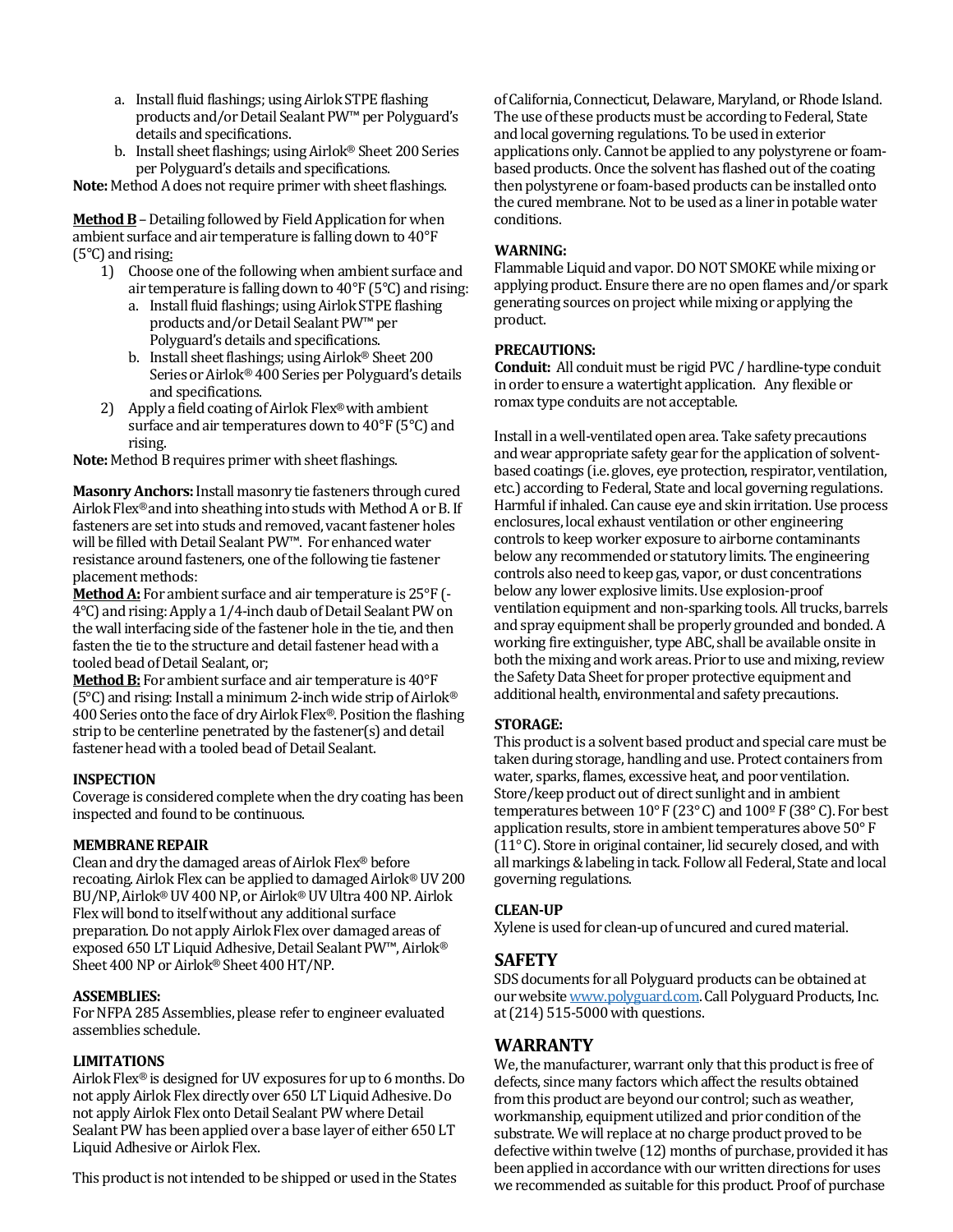must be provided. A five (5) year material or system warranty may be available upon request. Contact Polyguard Products, Inc. for further details.

## **TECHNICAL SERVICES**

Technical assistance, information and Polyguard's products are available through a nationwide network of distributors and architectural representatives, or contact Polyguard Products, Inc. P.O. Box 755, Ennis, TX 75120-0755 Sales: (615) 217-6061•Tech Support: (214) 515-5000 Email: [archtech@polyguard.com](mailto:archtech@polyguard.com) Website: [www.polyguard.com](http://www.polyguard.com/)

| <b>PROPERTY</b>                                            | <b>TEST METHOD</b>                                     | <b>TYPICAL VALUE</b>                               |
|------------------------------------------------------------|--------------------------------------------------------|----------------------------------------------------|
| <b>COLOR</b>                                               |                                                        | Gray                                               |
| <b>SERVICE TEMPERATURE RANGE</b>                           |                                                        | -25°F to $185$ °F                                  |
| AIR LEAKAGE & DURABILITY                                   | <b>ASTM E 2357</b>                                     | 0.0008 cfm/ft <sup>2</sup>                         |
| AIR PERMEANCE - GYPSUM SHEATHING                           | <b>ASTM E 2178</b>                                     | $0.0017 \text{ cfm}/\text{ft}^2$                   |
| AIR PERMEANCE-BLOCK                                        | <b>ASTM E 2178</b>                                     | $0.00012 \text{ cfm}/\text{ft}^2$                  |
| PERMEANCE TO WATER VAPOR TRANSMISSION                      | ASTM E 96 Method A                                     | 0.058 Perms                                        |
| PERMEANCE TO WATER VAPOR TRANSMISSION                      | ASTM E 96 Method B                                     | 0.216 Perms                                        |
| <b>ADHESION</b>                                            | <b>ASTM D 4541</b>                                     | > 135 PSI Average                                  |
| RESISTANCE TO HYDROSTATIC HEAD                             | <b>ASTM D 5385</b>                                     | $231$ ft.                                          |
| <b>TENSILE STRENGTH</b>                                    | ASTM D 412 Modified Die C                              | 387 PSI                                            |
| <b>ELONGATION</b>                                          | ASTM D 412 Modified Die C                              | 515%                                               |
| <b>NAIL SEALABILITY</b>                                    | <b>ASTM D1970</b>                                      | Pass                                               |
| <b>CRACK BRIDGING</b>                                      | ICC ES-AC 212                                          | Pass                                               |
| SURFACE BURNING CHARACTERISTICS OF BUILDING MATERIALS      | ASTM E 84-94; NFPA 255;<br>ANSI 2.5; UL 723 Omega 1995 | 10 - Flame Spread Index<br>35 - Smoke Development  |
| EVALUATION OF FIRE PROPAGATION CHARACTERISTICS             | <b>NFPA 285</b>                                        | Compliant*                                         |
| CATEGORY 1 40 C.F.R.§59.401 "WATERPROOF SEALER TREATMENTS" |                                                        | 200 G/L VOC<br>Also available in other VOC options |

\*Related to specific assemblies

| <b>PACKAGING</b>                 |                                                                   | <b>PART NUMBER</b>               | <b>UNIT SIZE</b> |  |
|----------------------------------|-------------------------------------------------------------------|----------------------------------|------------------|--|
| <b>AIRLOK FLEX®</b>              |                                                                   | ALFLEX GRAY 05                   | 5-gallon pail    |  |
|                                  |                                                                   | ALFLEX GRAY 55                   | 55-gallon drum   |  |
| <b>Airlok Flex® Accessories:</b> |                                                                   |                                  |                  |  |
| <b>DETAIL SEALANT PW™</b>        |                                                                   | DETAIL SEALANT PW - SAU 20 OZ    | 20 sausages/ctn  |  |
| <b>DETAIL SEALANT PW™</b>        |                                                                   | <b>DETAIL SEALANT PW - 3 GAL</b> | 3-gallon pail    |  |
| AIRLOK® STPE WRB FLASH-N-ROLL    |                                                                   | AIRLOK STPE 2400-2 GAL           | 2-gallon pail    |  |
| AIRLOK® STPE WRB FLASH-N-ROLL    |                                                                   | AIRLOK STPE 2400-5 GAL           | 5-gallon drum    |  |
| AIRLOK® STPE WRB GUN-N-SPREAD    |                                                                   | AIRLOK STPE 2100-SAU 20 OZ       | 20 sausages/ctn  |  |
| AIRLOK® 200 BU/NP                | - 28 mil (6", 9", 12", 18", 24")<br>Commonly used as TWF          | <b>VARIES/SIZE</b>               | $100'$ roll      |  |
| AIRLOK® UV 200 BU/NP             | $-28$ mil $(6", 9", 12")$<br>Used as Window Flashing Only; no TWF | <b>VARIES/SIZE</b>               | $100'$ roll      |  |
| AIRLOK <sup>®</sup> 400 NP       | $-40$ mil $(6", 9", 12", 18", 24")$<br>Commonly used as TWF       | <b>VARIES/SIZE</b>               | 75' roll         |  |
| AIRLOK <sup>®</sup> UV 400 NP    | $-40$ mil $(6", 9", 12")$<br>Used as Window Flashing Only; no TWF | <b>VARIES/SIZE</b>               | 75' roll         |  |
| AIRLOK® UV ULTRA 400 NP          | $-40$ mil $(6", 9", 12")$<br>Used as Window Flashing Only; no TWF | <b>VARIES/SIZE</b>               | 75' roll         |  |

The information contained in this document is based on data and knowledge considered to be true and accurate at time of printing and is offered for the users' consideration, investigation and verification. Polyguard Products, Inc. cannot be held liable for errors made as a result of information herein. Changes and modifications can be made to this document without prior notice. No statement, recommendation or<br>suggestion is i P.O. Box 755, Ennis, TX 75120 • PH: (214) 515-5000

**[www.Polyguard.com](http://www.polyguard.com/)**